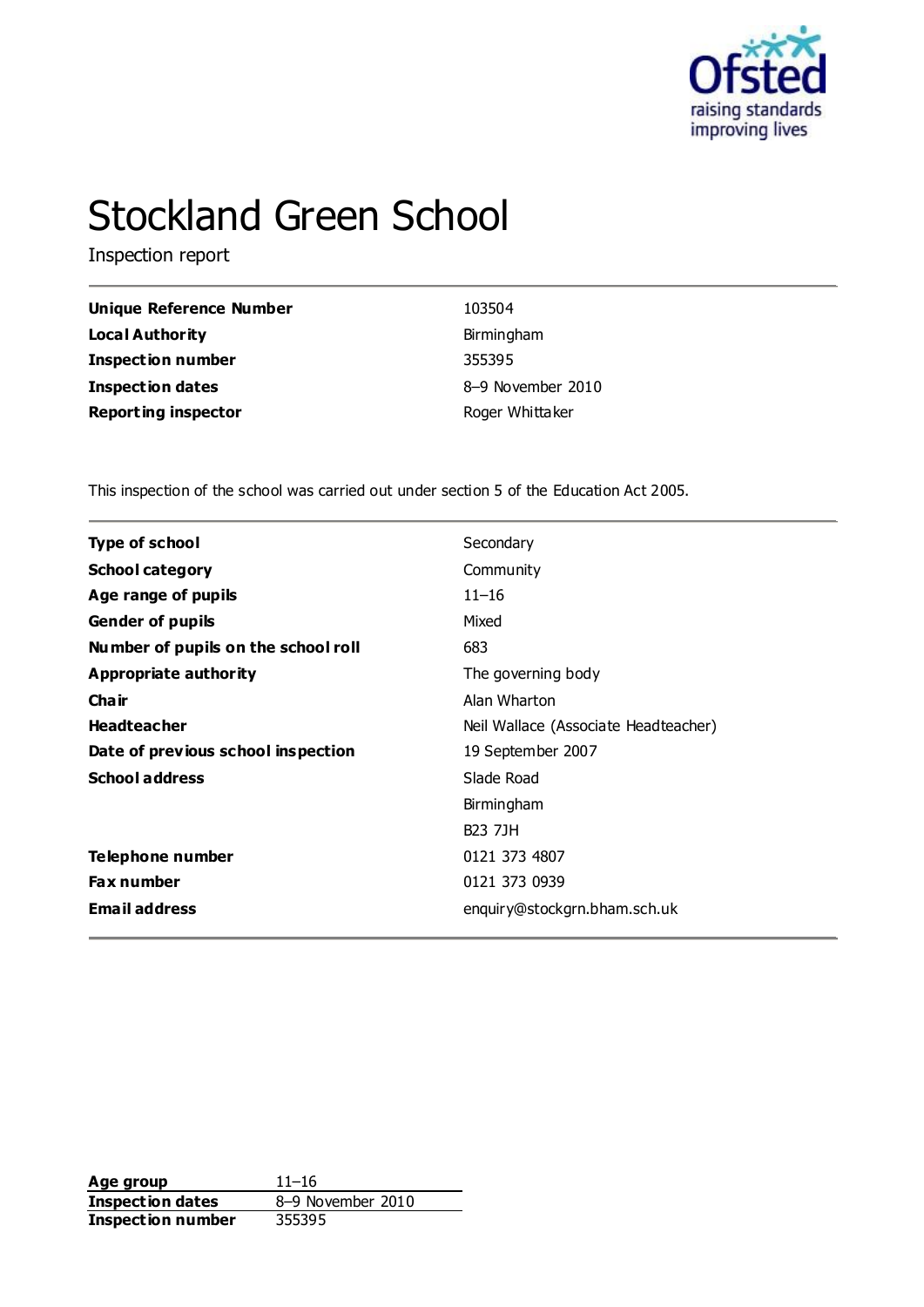The Office for Standards in Education, Children's Services and Skills (Ofsted) regulates and inspects to achieve excellence in the care of children and young people, and in education and skills for learners of all ages. It regulates and inspects childcare and children's social care, and inspects the Children and Family Court Advisory Support Service (Cafcass), schools, colleges, initial teacher training, work-based learning and skills training, adult and community learning, and education and training in prisons and other secure establishments. It assesses council children's services, and inspects services for looked after children, safeguarding and child protection.

Further copies of this report are obtainable from the school. Under the Education Act 2005, the school must provide a copy of this report free of charge to certain categories of people. A charge not exceeding the full cost of reproduction may be made for any other copies supplied.

If you would like a copy of this document in a different format, such as large print or Braille, please telephone 0300 1234 234, or email **[enquiries@ofsted.gov.uk](mailto:enquiries@ofsted.gov.uk)**.

You may copy all or parts of this document for non-commercial educational purposes, as long as you give details of the source and date of publication and do not alter the documentation in any way.

To receive regular email alerts about new publications, including survey reports and school inspection reports, please visit our website and go to 'Subscribe'.

Royal Exchange Buildings St Ann's Square Manchester M2 7LA T: 0300 1234 234 Textphone: 0161 618 8524 E: **[enquiries@ofsted.gov.uk](mailto:enquiries@ofsted.gov.uk)** W: **[www.ofsted.gov.uk](http://www.ofsted.gov.uk/)**

© Crown copyright 2010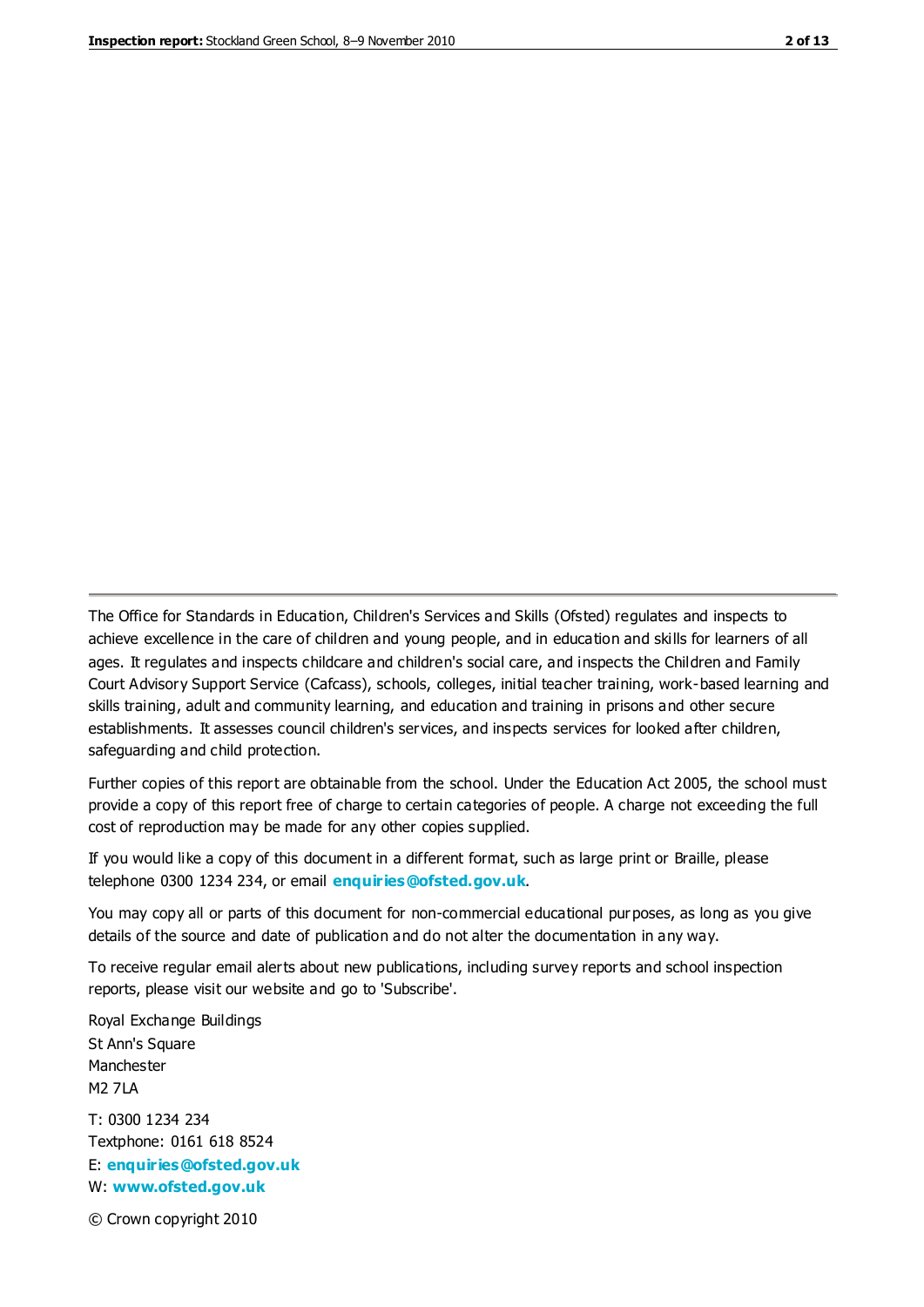# **Introduction**

This inspection was carried out by four additional inspectors. The inspectors visited 33 lessons, observed 33 teachers and held meetings with governors, the local authority representative, staff and groups of students. They observed the school's work, and looked at the school improvement plan, safeguarding policies, department reviews and monitoring data in relation to students' progress and the quality of teaching. Inspectors also took account of 42 parents' and carers' questionnaires, 92 students' questionnaires and 47 staff questionnaires received.

The inspection team reviewed many aspects of the school's work. It looked in detail at the following.

- $\blacksquare$  How has the school addressed the issues raised at the last inspection, for example to develop more rigorous self-evaluation, so that progress has been made in improving students' outcomes?
- How consistent have leaders and managers, at all levels, been in addressing the need to raise standards?
- $\blacksquare$  How have the school's initiatives to improve the personal development of students resulted in better behaviour and attendance?

# **Information about the school**

Stockland Green is a smaller than average school which has held technology status for the last five years. The number of students with special educational needs and/or disabilities, including those with a statement of educational needs is much higher than average. In addition, a minority of students need behavioural support. The percentage of students from minority ethnic backgrounds and those who are eligible for free school meals is well above average. The school is now part of a hard federation with Arthur Terry School and has gone through a period of significant change in staffing, both at senior and middle management, and in teachers since the last inspection.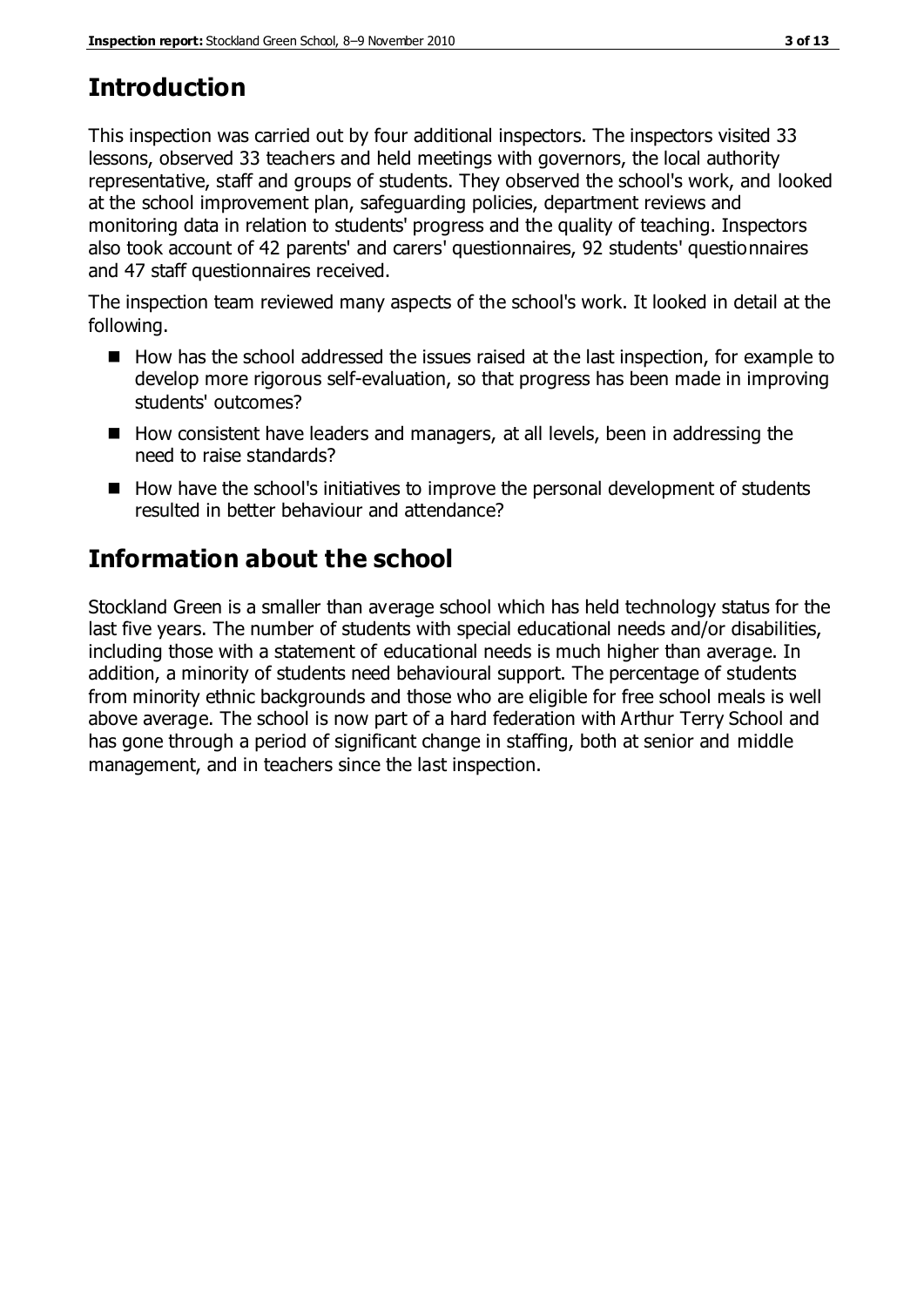# **Inspection judgements**

| Overall effectiveness: how good is the school?  |  |
|-------------------------------------------------|--|
| The school's capacity for sustained improvement |  |

#### **Main findings**

Strong senior leadership is ensuring that well-thought out strategies for improvement are having a positive impact on provision and, in turn, on outcomes for students. Stockland Green School is a good school. It is rapidly improving and has some outstanding features, such as governance, partnerships and equality. The excellent support from the outstanding Executive Headteacher and his staff from Arthur Terry School have contributed significantly to this improvement. The good and improving curriculum and the good care, guidance and support ensure that the needs of all students are well met. Improvements in much of the quality of teaching are engaging students more effectively so that behaviour, attitudes to learning and progress are now good. As a result, attainment, which was below average in 2007 and for key subjects declined even further in 2008, has improved rapidly so that present Year 11 students are now working at levels above national averages. This is evident in the progress made in lessons and through the school's accurate tracking data. Other outcomes for students have benefited from the improved provision. For example, students' attendance is now above the national average and students are now well prepared for their future economic well-being.

The school has good capacity not only to sustain current levels of performance, but also to improve even further because it now has a good track record of improvement. This includes improving the monitoring of teaching and exceeding the National Challenge targets as well as the challenging targets the school has set itself. Most staff understand fully what the school is striving to achieve and are committed to these goals. The school has good self-evaluation and is increasingly improving monitoring and evaluation at department levels.

Despite the significant improvements that have been made, areas of unevenness remain in a few areas. The school has accurately identified these and set them as priorities in its improvement plan. There is still some variation in the progress students make in lessons. This is because, although teaching has improved significantly with many good and some outstanding lessons, there remains some inconsistency in the use of assessment to support learning and in the quality of planning.

#### **What does the school need to do to improve further?**

- $\blacksquare$  Remove the inconsistencies in the quality of teaching so that the very large majority of lessons are good or outstanding by ensuring that:
	- students know what they are expected to learn in lessons, how well they are learning and what they need to do to improve even more
	- teachers plan lesson activities, which engage students so that they work with interest and enthusiasm.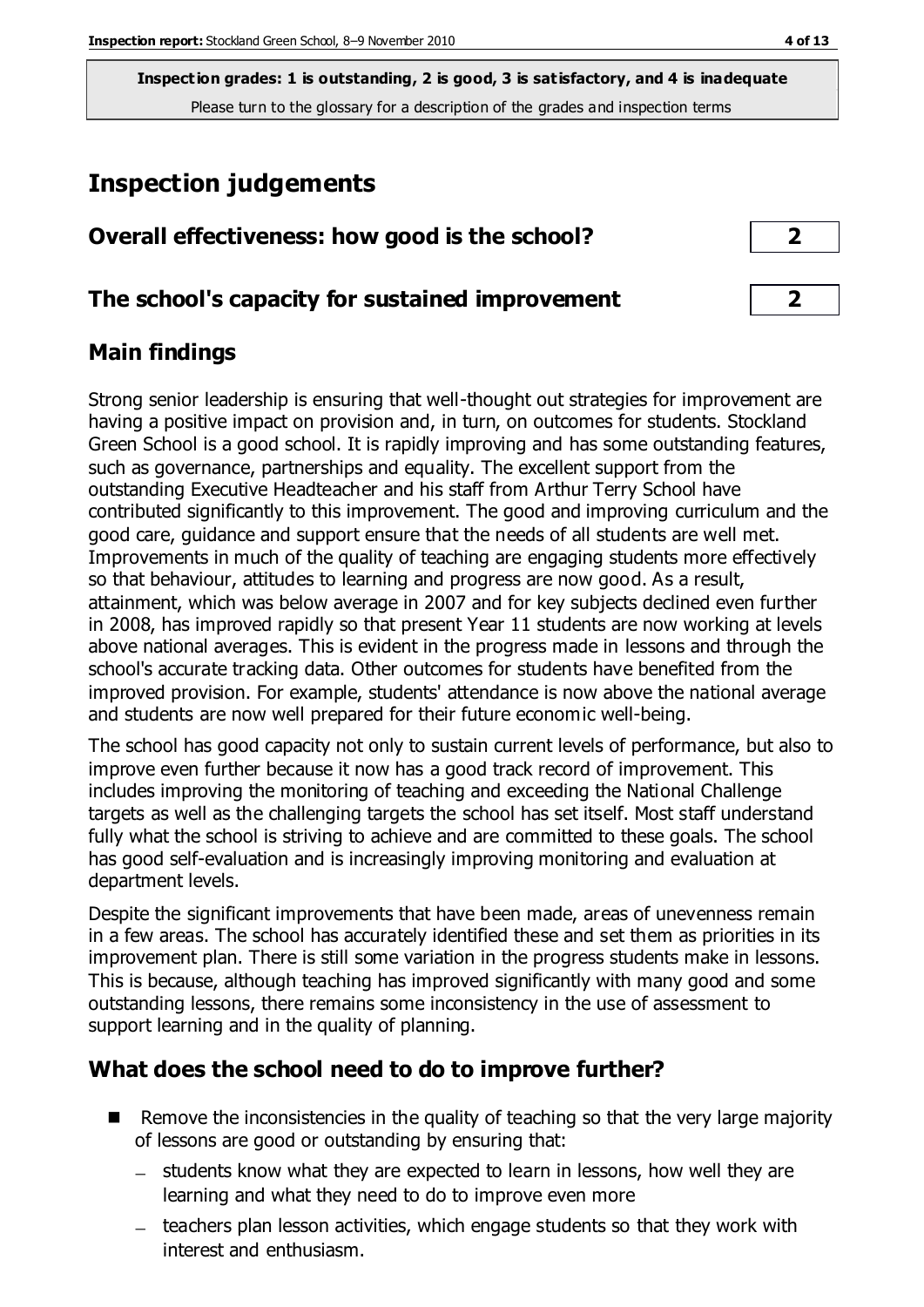#### **Outcomes for individuals and groups of pupils 2**

Students join the school with below average attainment. By the time they leave, the majority now have attainment which is in line with national average. In 2007, the attainment for most students was below and for some significantly below national averages. There was some improvement in attainment in 2008, but key subjects remained significantly below average. The restructured leadership and management team, as part of the hard federation arrangements with Arthur Terry School, was quick to deal with the situation and, consequently, improve the learning and progress of students. The present Year 11 students are now on track to achieve beyond the school's and the National Challenge targets for 5 A\* to C GCSE grades including English and mathematics and so achieve above the national average.

Students' attitudes to learning and their ability to apply themselves in lessons are good. For example, in a textiles lesson students were able to research logo designs for use in planning a logo for a school bag. This is reflected in the good progress they make in lessons. The rate of progress students make over time has been improving. Even in some lessons where teaching is satisfactory, students continue to make good progress because of their positive attitude. However, in a few lessons some students are quick to move off task and so disrupt their own learning and that of others. The progress of individual students with special educational needs and/or disabilities and the students from minority ethnic backgrounds is in line with the overall rate of progress.

Students demonstrate many positive attributes in their personal development. They show a good understanding of how to be safe. They say that bullying incidents are rare and that they are confident that there is always a member of staff to talk to should the need arise. Students were particularly enthusiastic about the prefect system which gives them opportunities to support younger students. Students' behaviour has improved since the last inspection. It is now good both around school, at break and lunch time, and in the large majority of lessons. Students are very well aware of what makes a healthy lifestyle. However, they feel that they still need to take more responsibility for adopting a healthy lifestyle.

Students are effective members of their school community but do not have sufficient opportunities to engage in the wider community. The school's technology status has contributed to students working with partner primary schools and so helping the transition for students joining Stockland Green School in Year 7. Students have a good sense of right and wrong and most show respect to their teachers and other students. They show a curiosity in the world around them and are keen to participate in a good range of social and sporting settings and confidently express opinions on a range of issues concerning moral and social issues.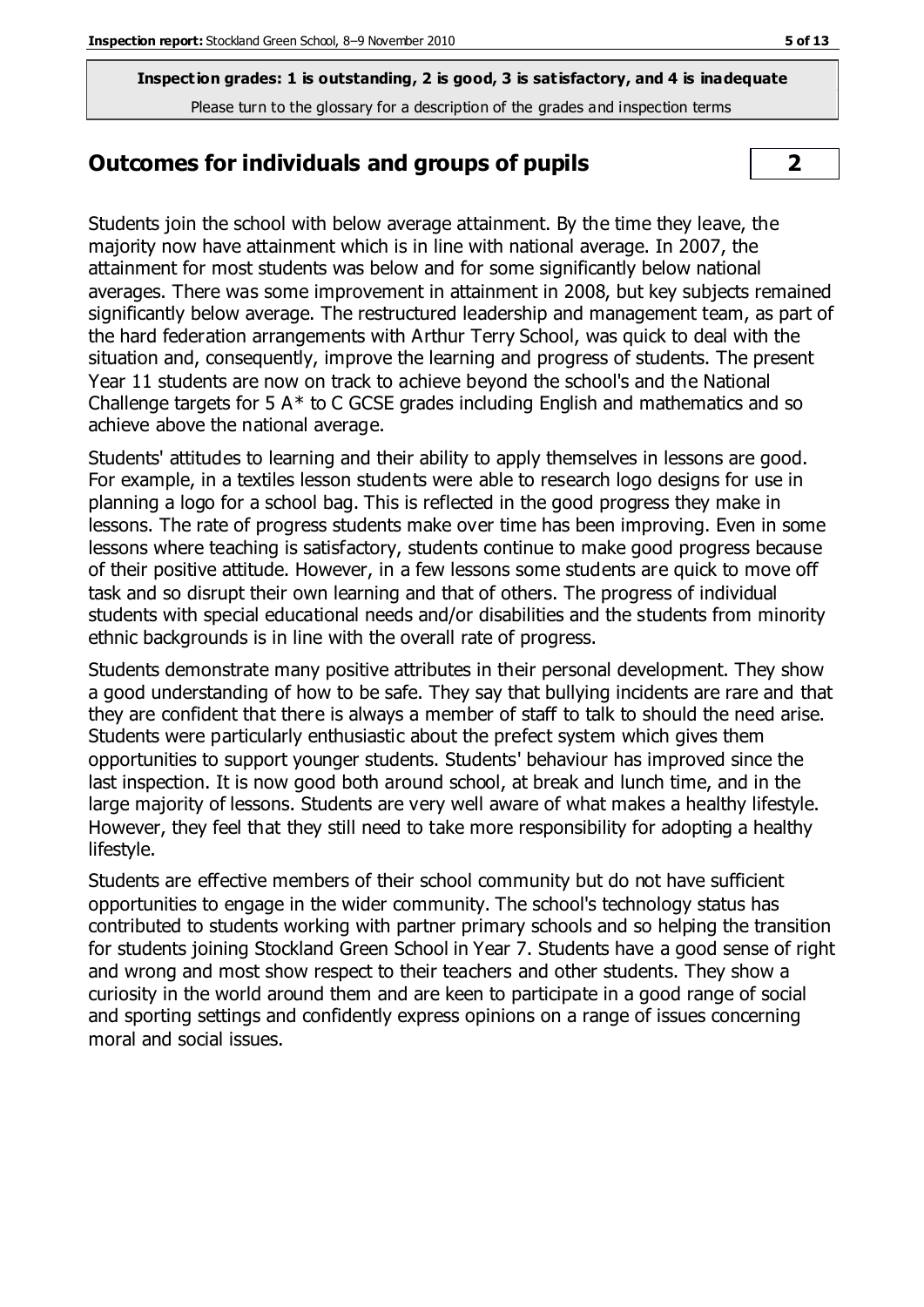# **Inspection grades: 1 is outstanding, 2 is good, 3 is satisfactory, and 4 is inadequate**

Please turn to the glossary for a description of the grades and inspection terms

#### These are the grades for pupils' outcomes

| Pupils' achievement and the extent to which they enjoy their learning                                                     | 2                       |
|---------------------------------------------------------------------------------------------------------------------------|-------------------------|
| Taking into account:<br>Pupils' attainment <sup>1</sup>                                                                   | 3                       |
| The quality of pupils' learning and their progress                                                                        | $\mathcal{P}$           |
| The quality of learning for pupils with special educational needs and/or disabilities<br>and their progress               | 2                       |
| The extent to which pupils feel safe                                                                                      | $\mathbf{2}$            |
| Pupils' behaviour                                                                                                         | 2                       |
| The extent to which pupils adopt healthy lifestyles                                                                       | 3                       |
| The extent to which pupils contribute to the school and wider community                                                   | 3                       |
| The extent to which pupils develop workplace and other skills that will contribute to<br>their future economic well-being | $\overline{\mathbf{2}}$ |
| Taking into account:<br>Pupils' attendance <sup>1</sup>                                                                   | $\mathfrak{D}$          |
| The extent of pupils' spiritual, moral, social and cultural development                                                   | $\overline{2}$          |

<sup>1</sup> The grades for attainment and attendance are: 1 is high; 2 is above average; 3 is broadly average; and 4 is low

#### **How effective is the provision?**

Good relationships between students and teachers create a positive environment for learning which results in students making good progress over time. Many teachers are knowledgeable and passionate about their subjects and transmit their enthusiasm to the students. In the best lessons, planning is effective and clearly linked to the demands of the national curriculum and the needs of individual students. The lively delivery of a range of learning activities ensures good pace and challenge and that students are engaged in their learning. Focused questioning is used well so that the teacher is clear about the learning of all students. For example, in an English lesson students were able to illustrate good use of descriptive writing through an imaginative question and answer session. Despite many strengths in teaching observed during the inspection, there remain some inconsistencies. Opportunities are sometimes missed to use assessment information to enable students to know what they can do and how to improve and to give students regular feedback both verbally and through marking.

Students comment very positively about the good range of opportunities available to them, both within the curriculum and as extra-curricular activities. The school offers a broad and balanced curriculum catering well for both the academic, vocational and personal needs of students. The curriculum encompasses a strong element of language and literacy that ensures students with additional learning needs receive extensive support. A thematic approach is used to develop language skills within other contexts,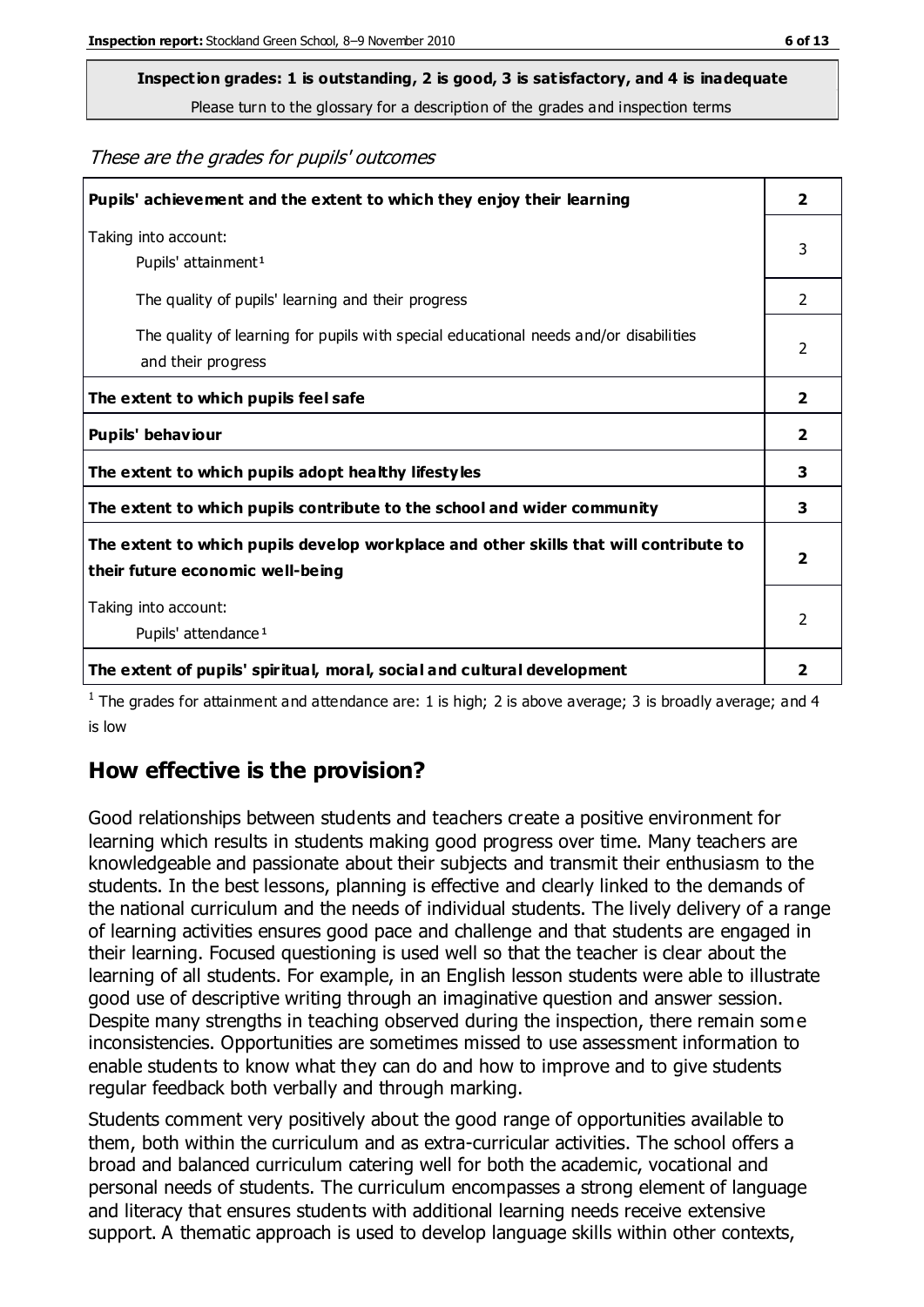with students realising the importance of being able to transfer skills learnt in one area into other areas of the curriculum. Gifted and talented students are supported through additional timetabled sessions, visits and initiatives such as 'aim higher'. Subject leaders take responsibility for evaluating their part of the curriculum and the school enthusiastically ensures that students' views are part of the process. The school recognises that some of the recent curriculum developments have not had time to impact fully on the progress made by students.

Students are enthusiastic in their praise of how well the school cares and supports them. One student said, 'Teachers are always available to help if you need it'. Students are known as individuals, and a strong pastoral system supports intervention, where necessary, through outstanding links with outside agencies. Evidence was seen of the effective provision made for students who had diverse and challenging needs. Good transition arrangements for students who join Year 7 enable them to settle into their new school quickly and smoothly. Good systems are in place to promote attendance and have resulted in improved attendance figures, which are now above the national average.

| The quality of teaching                                                                                    |  |
|------------------------------------------------------------------------------------------------------------|--|
| Taking into account:<br>The use of assessment to support learning                                          |  |
| The extent to which the curriculum meets pupils' needs, including, where relevant,<br>through partnerships |  |
| The effectiveness of care, guidance and support                                                            |  |

These are the grades for the quality of provision

#### **How effective are leadership and management?**

The drive and enthusiasm of the effective Associate Headteacher and the outstanding vision and experience of the Executive Headteacher have focused the school on raising standards through creating a culture of high expectations. They are well supported by the senior leadership team. Effective recruitment strategies have been used to ensure that restructuring of the staff at all levels has played a significant part in improving students' progress. As a result, most staff show a strong willingness to improve their practice. Roles and responsibilities are clearly defined and staff are held to account for their performance. However, there is still some variation in the quality of teaching. While a large majority of lessons are good and outstanding there are still some lessons which are satisfactory because teachers are not consistently ensuring that students know what they can do and what they need to do to improve in lessons. The school's self-evaluation has identified this and suitable plans are put in place to tackle the inconsistencies.

The school has developed appropriate systems to communicate with parents and carers, however questionnaires received show that a small minority do not feel that the school informs them of how to help support their children's learning. Extensive and very effective partnerships enhance the school's provision to contribute to the achievement and wellbeing of students. The school's promotion of equal opportunities is outstanding. There is no evidence of discrimination because the school has tackled instances of inequality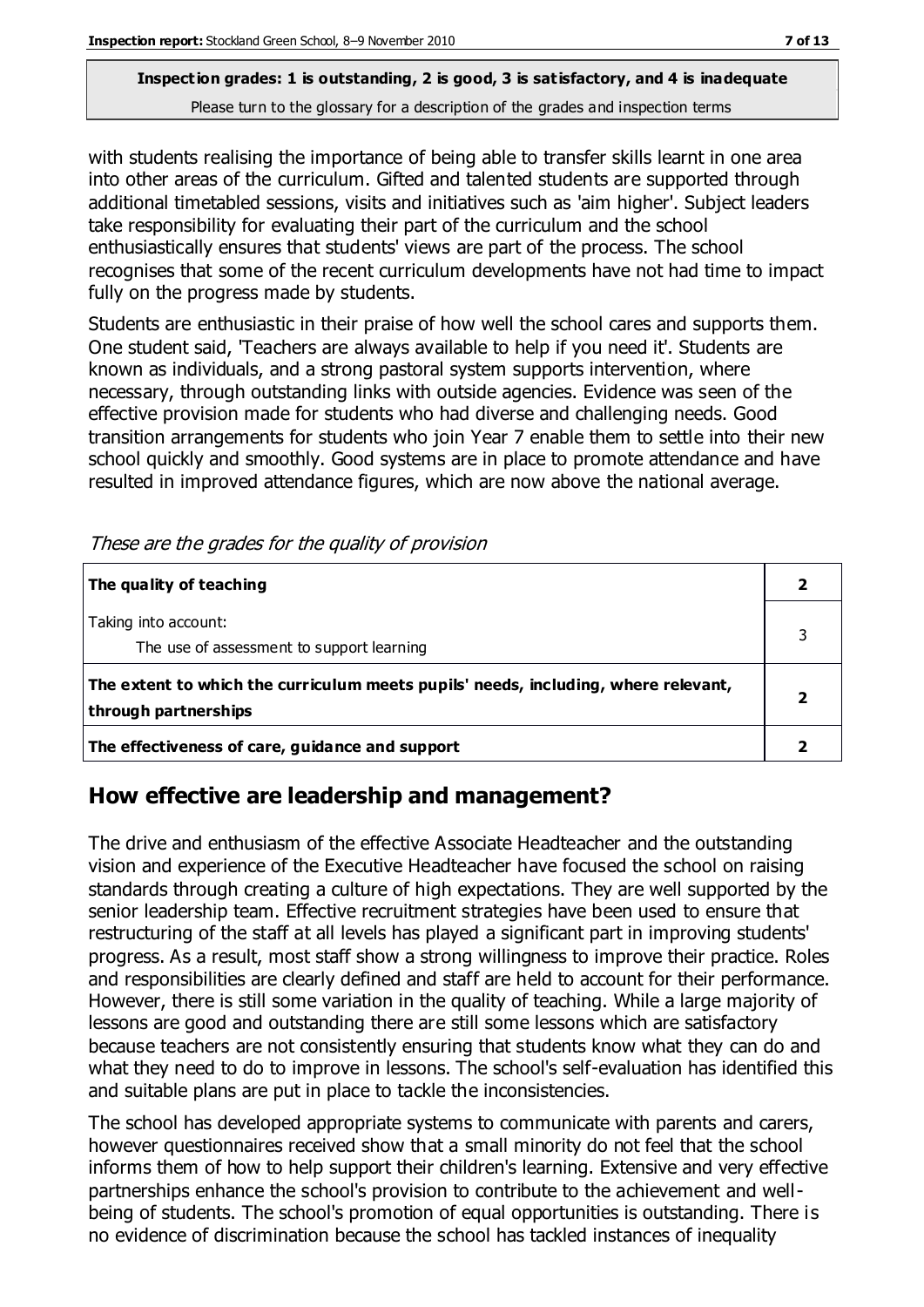identified exceptionally well. This is especially true of progress made by students in lessons. Students from a very low starting point are now achieving well and all students make progress at the same rate. The school's approach to community cohesion is satisfactory because it is at an early stage in the implementation of plans to fill gaps in provision identified in its audit. The governing body has made an excellent contribution to the improvements that the school has made. They take account of parents' and students' views and use them to inform strategic planning. The systems and procedures, by which they challenge the staff, by holding them to account for their actions and outcomes, are outstanding. Good safeguarding procedures involve good record keeping, which is constantly reviewed and closely monitored.

| The effectiveness of leadership and management in embedding ambition and driving<br><b>improvement</b>                                                           |   |
|------------------------------------------------------------------------------------------------------------------------------------------------------------------|---|
| Taking into account:<br>The leadership and management of teaching and learning                                                                                   | 2 |
| The effectiveness of the governing body in challenging and supporting the<br>school so that weaknesses are tackled decisively and statutory responsibilities met |   |
| The effectiveness of the school's engagement with parents and carers                                                                                             | 3 |
| The effectiveness of partnerships in promoting learning and well-being                                                                                           | 1 |
| The effectiveness with which the school promotes equality of opportunity and tackles<br>discrimination                                                           | 1 |
| The effectiveness of safeguarding procedures                                                                                                                     | 2 |
| The effectiveness with which the school promotes community cohesion                                                                                              |   |
| The effectiveness with which the school deploys resources to achieve value for money                                                                             | 2 |

|  |  | These are the grades for leadership and management |  |
|--|--|----------------------------------------------------|--|
|  |  |                                                    |  |

#### **Views of parents and carers**

A very small minority of parents and carers responded to the questionnaire, but those who did were generally positive about the education their children received at Stockland Green School. Most of their views are in line with the judgements made by the inspectors, particularly in relation to how well the school keeps students safe and how much their children enjoy school. A small minority said that the school did not help them enough to support their children's learning. The inspectors found that the school were aware of this and were making more effort to enable all parents and carers to support their children's learning.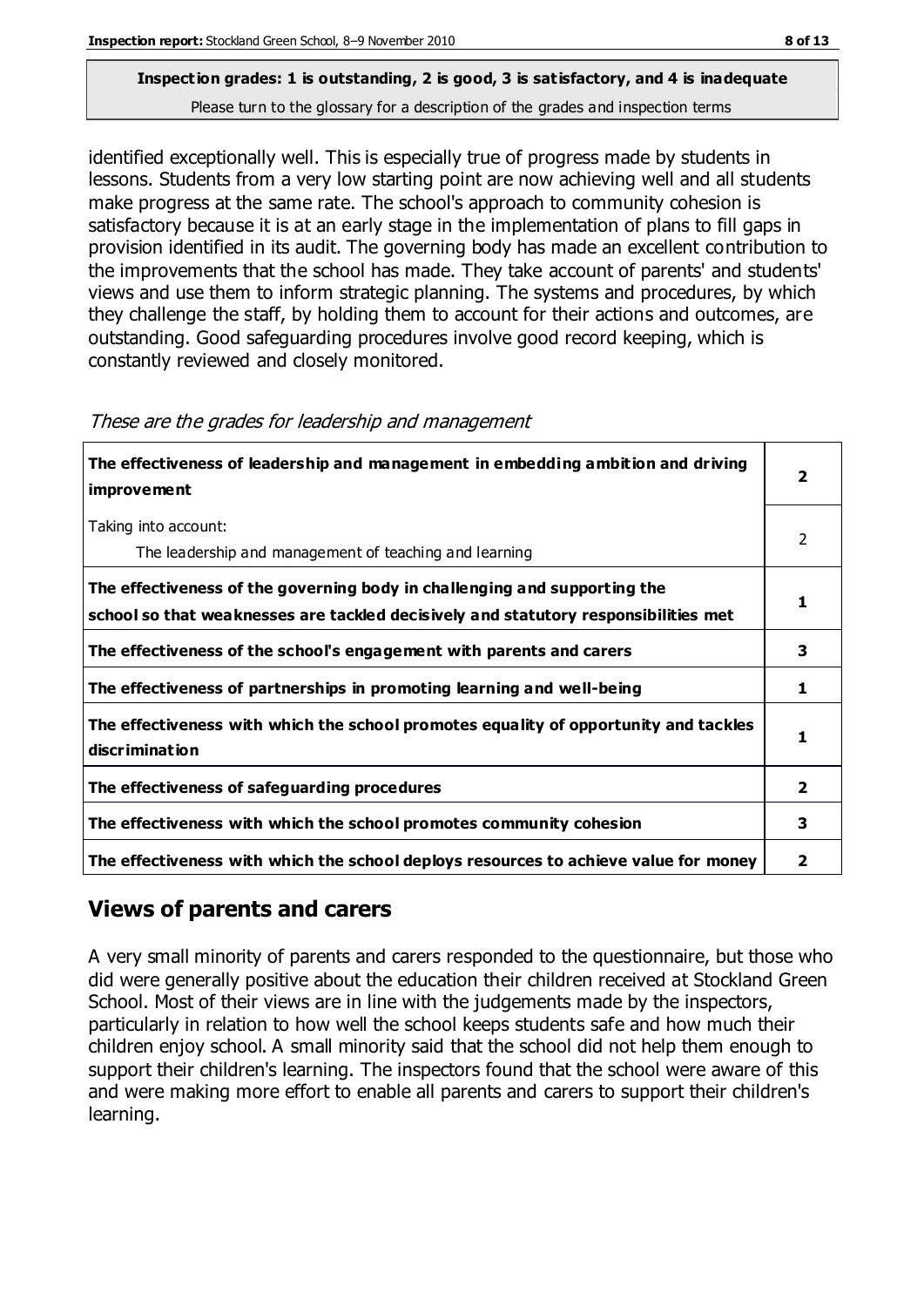#### **Responses from parents and carers to Ofsted's questionnaire**

Ofsted invited all the registered parents and carers of pupils registered at Stockland Green School to complete a questionnaire about their views of the school.

In the questionnaire, parents and carers were asked to record how strongly they agreed with 13 statements about the school. The inspection team received 42 completed questionnaires by the end of the on-site inspection. In total, there are 683 pupils registered at the school.

| <b>Statements</b>                                                                                                                                                                                                                                       | <b>Strongly</b><br>agree |               | Agree        |               | <b>Disagree</b> |                | <b>Strongly</b><br>disagree |                |
|---------------------------------------------------------------------------------------------------------------------------------------------------------------------------------------------------------------------------------------------------------|--------------------------|---------------|--------------|---------------|-----------------|----------------|-----------------------------|----------------|
|                                                                                                                                                                                                                                                         | <b>Total</b>             | $\frac{0}{0}$ | <b>Total</b> | $\frac{0}{0}$ | <b>Total</b>    | $\frac{0}{0}$  | <b>Total</b>                | $\frac{0}{0}$  |
| My child enjoys school                                                                                                                                                                                                                                  | 15                       | 36            | 25           | 60            | $\overline{2}$  | 5              | $\mathbf 0$                 | $\mathbf 0$    |
| The school keeps my child<br>safe                                                                                                                                                                                                                       | 16                       | 38            | 24           | 57            | $\mathbf{1}$    | $\overline{2}$ | $\mathbf 0$                 | $\mathbf 0$    |
| My school informs me about<br>my child's progress                                                                                                                                                                                                       | 15                       | 36            | 19           | 45            | 5               | 12             | 1                           | $\overline{2}$ |
| My child is making enough<br>progress at this school                                                                                                                                                                                                    | 14                       | 33            | 22           | 52            | 4               | 10             | 0                           | $\mathbf 0$    |
| The teaching is good at this<br>school                                                                                                                                                                                                                  | 8                        | 19            | 27           | 64            | 4               | 10             | 1                           | $\overline{2}$ |
| The school helps me to<br>support my child's learning                                                                                                                                                                                                   | 9                        | 21            | 19           | 45            | 9               | 21             | 1                           | $\overline{2}$ |
| The school helps my child to<br>have a healthy lifestyle                                                                                                                                                                                                | 12                       | 29            | 16           | 38            | $\overline{7}$  | 17             | $\mathbf 0$                 | $\mathbf 0$    |
| The school makes sure that<br>my child is well prepared for<br>the future (for example<br>changing year group,<br>changing school, and for<br>children who are finishing<br>school, entering further or<br>higher education, or entering<br>employment) | 9                        | 21            | 23           | 55            | 3               | $\overline{7}$ | $\mathbf 0$                 | $\mathbf 0$    |
| The school meets my child's<br>particular needs                                                                                                                                                                                                         | 11                       | 26            | 23           | 55            | 5               | 12             | $\mathbf 0$                 | $\mathbf 0$    |
| The school deals effectively<br>with unacceptable behaviour                                                                                                                                                                                             | 10                       | 24            | 25           | 60            | 4               | 10             | 0                           | 0              |
| The school takes account of<br>my suggestions and concerns                                                                                                                                                                                              | 8                        | 19            | 24           | 57            | 4               | $10\,$         | 0                           | 0              |
| The school is led and<br>managed effectively                                                                                                                                                                                                            | 12                       | 29            | 25           | 60            | 5               | 12             | $\mathbf 0$                 | $\mathbf 0$    |
| Overall, I am happy with my<br>child's experience at this<br>school                                                                                                                                                                                     | 16                       | 38            | 20           | 48            | 3               | $\overline{7}$ | $\mathbf{1}$                | $\overline{2}$ |

The table above summarises the responses that parents and carers made to each statement. The percentages indicate the proportion of parents and carers giving that response out of the total number of completed questionnaires. Where one or more parents and carers chose not to answer a particular question, the percentages will not add up to 100%.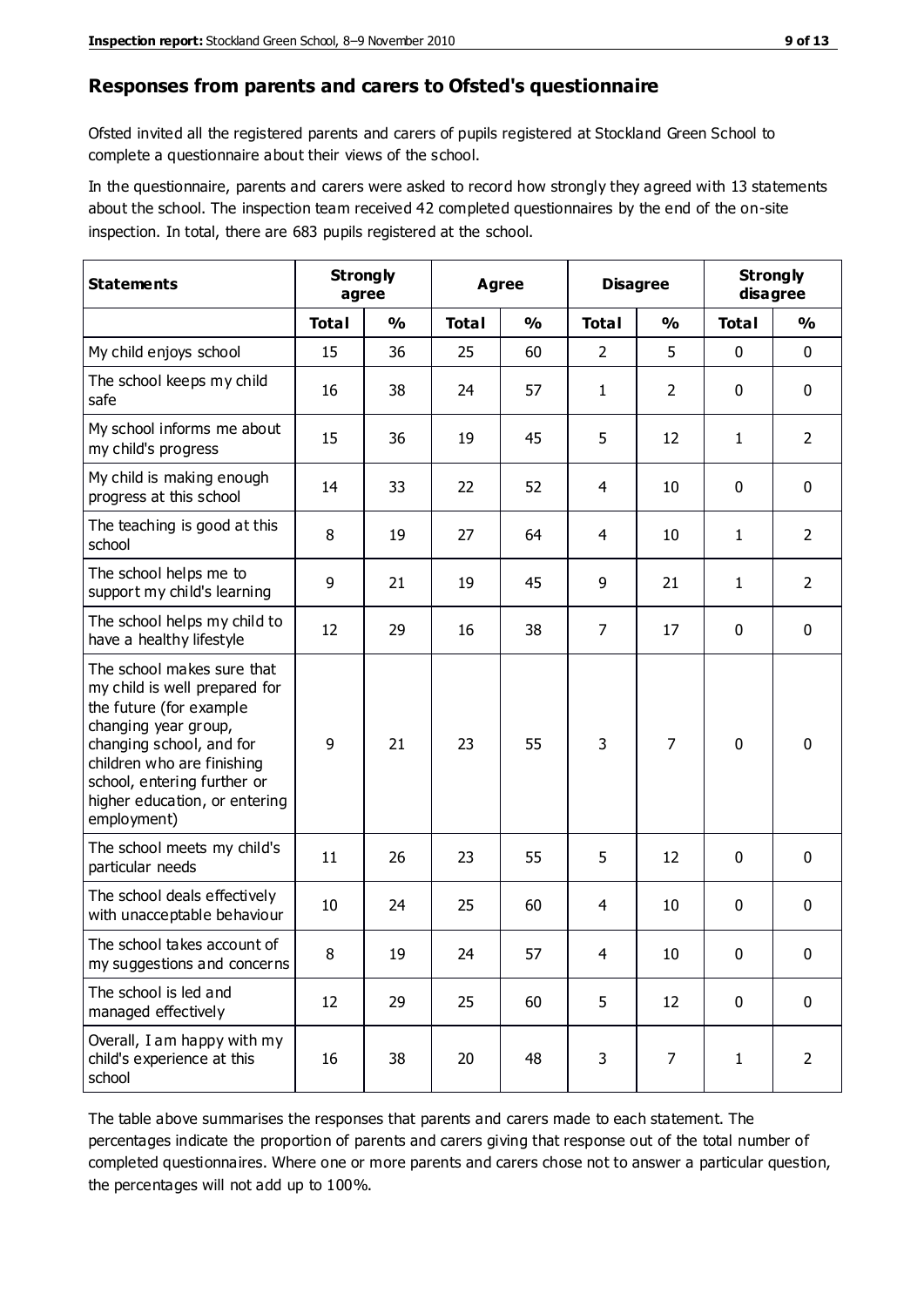### **Glossary**

| Grade   | <b>Judgement</b> | <b>Description</b>                                                                                                                                                                                                            |
|---------|------------------|-------------------------------------------------------------------------------------------------------------------------------------------------------------------------------------------------------------------------------|
| Grade 1 | Outstanding      | These features are highly effective. An outstanding school<br>provides exceptionally well for all its pupils' needs.                                                                                                          |
| Grade 2 | Good             | These are very positive features of a school. A school that<br>is good is serving its pupils well.                                                                                                                            |
| Grade 3 | Satisfactory     | These features are of reasonable quality. A satisfactory<br>school is providing adequately for its pupils.                                                                                                                    |
| Grade 4 | Inadequate       | These features are not of an acceptable standard. An<br>inadequate school needs to make significant improvement<br>in order to meet the needs of its pupils. Ofsted inspectors<br>will make further visits until it improves. |

#### **What inspection judgements mean**

#### **Overall effectiveness of schools**

|                       | Overall effectiveness judgement (percentage of schools) |      |                     |                   |
|-----------------------|---------------------------------------------------------|------|---------------------|-------------------|
| <b>Type of school</b> | <b>Outstanding</b>                                      | Good | <b>Satisfactory</b> | <b>Inadequate</b> |
| Nursery schools       | 58                                                      | 36   | 4                   | 2                 |
| Primary schools       | 8                                                       | 43   | 40                  | 9                 |
| Secondary schools     | 10                                                      | 35   | 42                  | 13                |
| Sixth forms           | 13                                                      | 39   | 45                  | 3                 |
| Special schools       | 33                                                      | 42   | 20                  | 4                 |
| Pupil referral units  | 18                                                      | 40   | 29                  | 12                |
| All schools           | 11                                                      | 42   | 38                  | 9                 |

New school inspection arrangements were introduced on 1 September 2009. This means that inspectors now make some additional judgements that were not made previously.

The data in the table above are for the period 1 September 2009 to 31 March 2010 and are the most recently published data available (see **[www.ofsted.gov.uk](http://www.ofsted.gov.uk/)**). Please note that the sample of schools inspected during the autumn and spring terms 2009/10 was not representative of all schools nationally, as weaker schools are inspected more frequently than good or outstanding schools.

Percentages are rounded and do not always add exactly to 100. Secondary school figures include those that have sixth forms, and sixth form figures include only the data specifically for sixth form inspection judgements.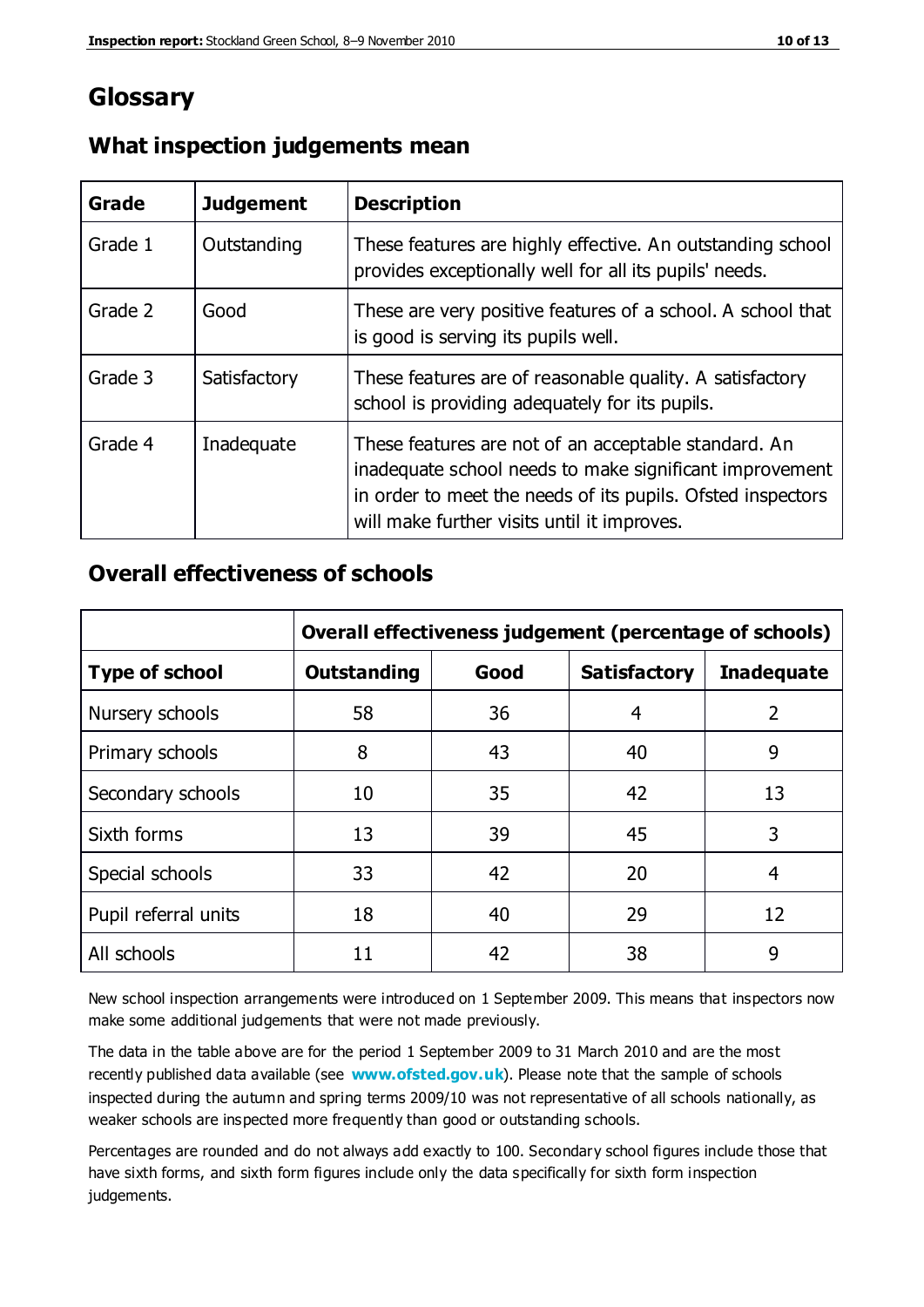# **Common terminology used by inspectors**

| Achievement:                  | the progress and success of a pupil in their learning,<br>development or training.                                                                                                                                                          |  |  |
|-------------------------------|---------------------------------------------------------------------------------------------------------------------------------------------------------------------------------------------------------------------------------------------|--|--|
| Attainment:                   | the standard of the pupils' work shown by test and<br>examination results and in lessons.                                                                                                                                                   |  |  |
| Capacity to improve:          | the proven ability of the school to continue<br>improving. Inspectors base this judgement on what<br>the school has accomplished so far and on the quality<br>of its systems to maintain improvement.                                       |  |  |
| Leadership and management:    | the contribution of all the staff with responsibilities,<br>not just the headteacher, to identifying priorities,<br>directing and motivating staff and running the school.                                                                  |  |  |
| Learning:                     | how well pupils acquire knowledge, develop their<br>understanding, learn and practise skills and are<br>developing their competence as learners.                                                                                            |  |  |
| <b>Overall effectiveness:</b> | inspectors form a judgement on a school's overall<br>effectiveness based on the findings from their<br>inspection of the school. The following judgements,<br>in particular, influence what the overall effectiveness<br>judgement will be. |  |  |
|                               | The school's capacity for sustained<br>improvement.                                                                                                                                                                                         |  |  |
|                               | Outcomes for individuals and groups of pupils.                                                                                                                                                                                              |  |  |
|                               | The quality of teaching.                                                                                                                                                                                                                    |  |  |
|                               | The extent to which the curriculum meets<br>pupils' needs, including, where relevant,<br>through partnerships.                                                                                                                              |  |  |
|                               | The effectiveness of care, guidance and<br>support.                                                                                                                                                                                         |  |  |
| Progress:                     | the rate at which pupils are learning in lessons and<br>over longer periods of time. It is often measured by<br>comparing the pupils' attainment at the end of a key                                                                        |  |  |

stage with their attainment when they started.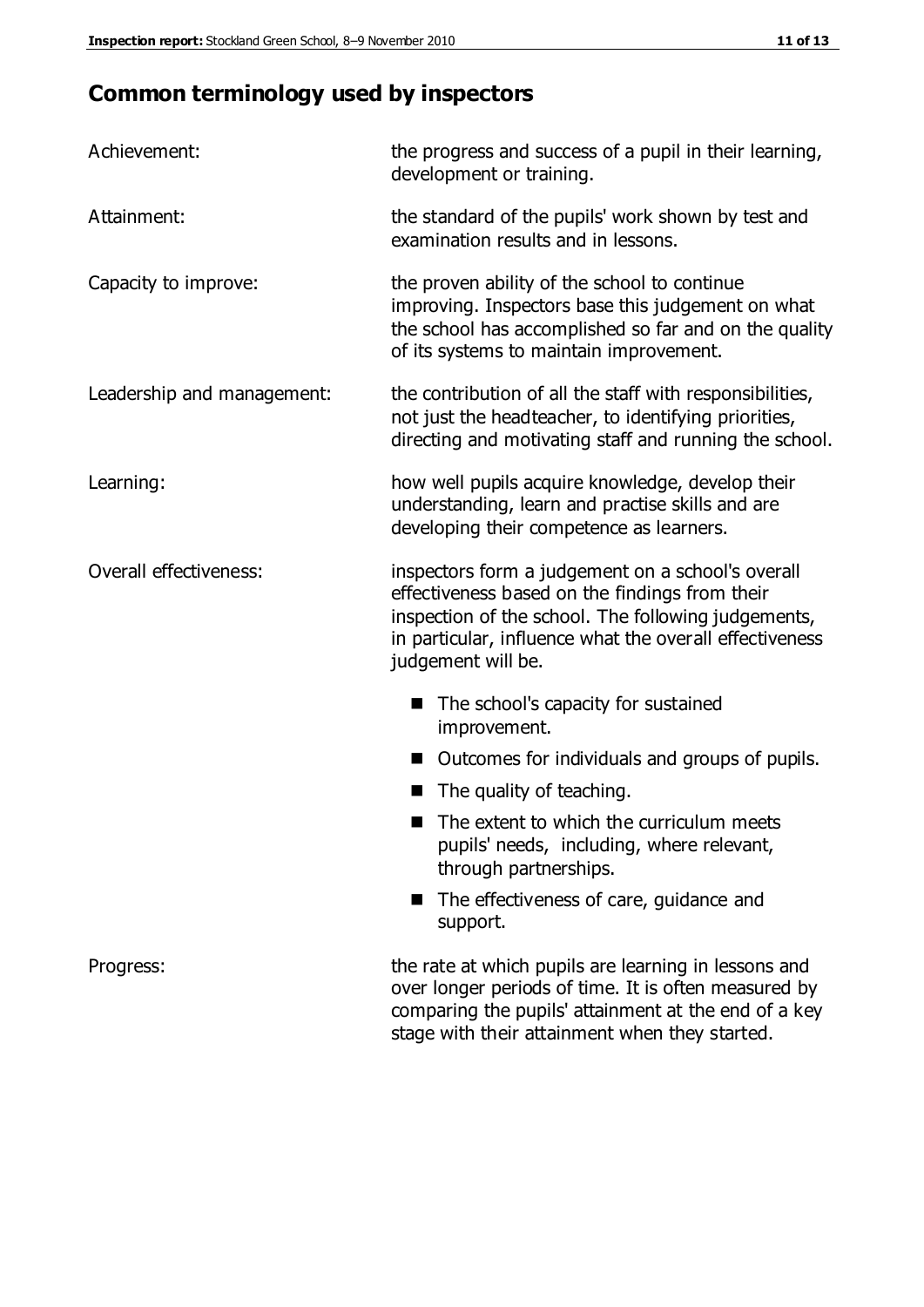#### **This letter is provided for the school, parents and carers to share with their children. It describes Ofsted's main findings from the inspection of their school.**

10 November 2010

#### Dear Students

#### **Inspection of Stockland Green School, Slade Road, Birmingham, B23 7JH**

Thank you for the warm welcome you gave the inspection team when we visited your school recently. We enjoyed being in your lessons and were impressed with the maturity with which you told us your views. We have decided that your school is a good school. It is improving rapidly and has some outstanding features.

These are some of the school's strengths.

You now make good progress so that standards you reach by the end of Year 11 are in line with national average. Coupled with your good attendance, this means that you are well prepared to move on to further education or training.

You contribute well to your school especially when taking responsibility as prefects or on the school council.

The teaching is good and you are given opportunities to be involved in interesting activities.

Staff take good care to ensure you are looked after well and supported during your time at the school.

Your headteacher and senior staff are enthusiastic and committed to improving the work of the school further so that you are progressing and achieving as well as you can.

We have asked the school to make the following improvements.

Remove the inconsistencies in the quality of teaching so that a very large majority of lessons are good and outstanding by making sure that you always know what you are expected to learn in lessons, how well you are doing and what you need to do to improve.

You can help the teachers by continuing to work hard in all lessons.

Yours sincerely

Roger Whittaker

Lead inspector